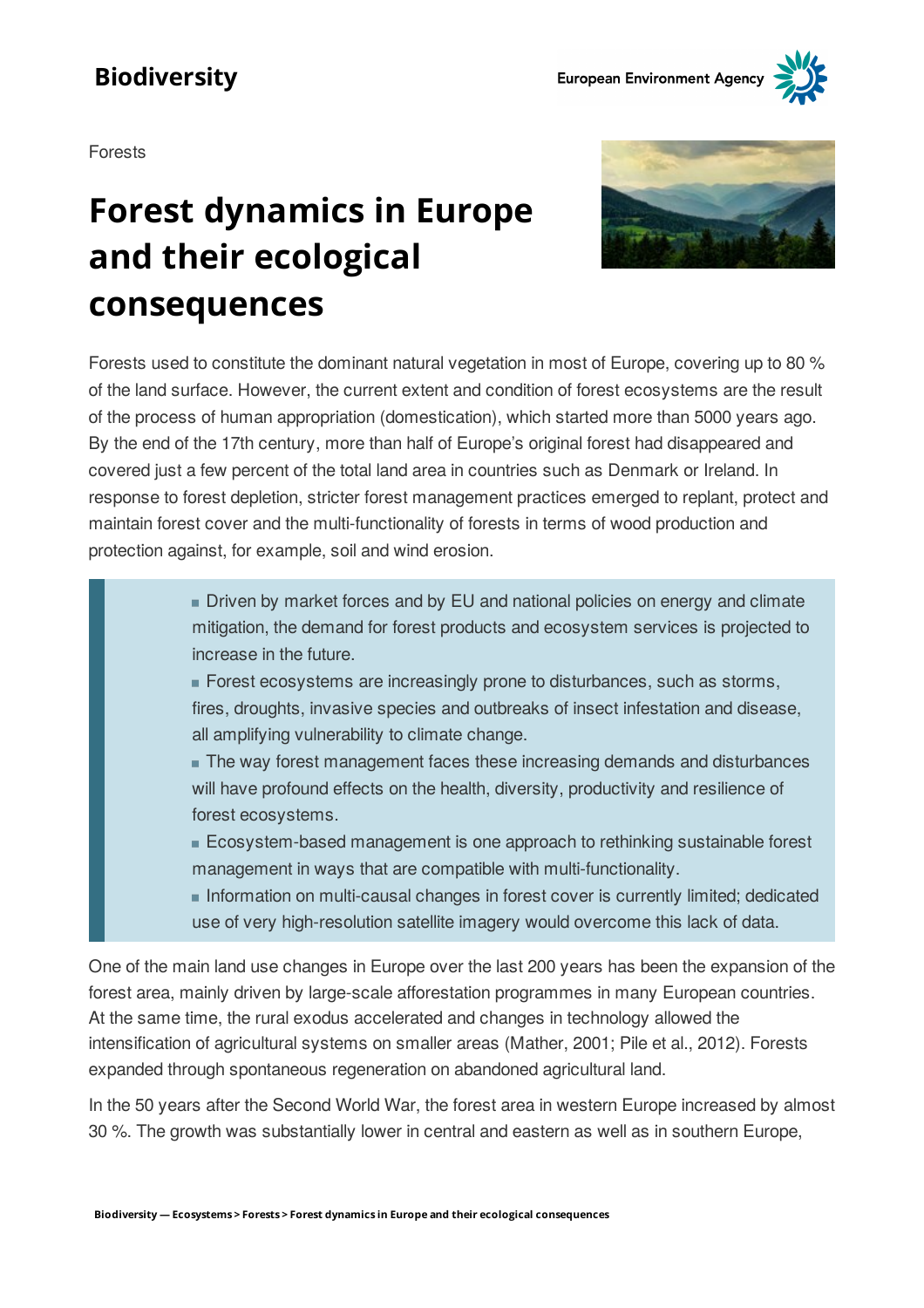with about 20 % and 16 % respectively (Gold, 2003). In northern Europe, forest was already the dominant land cover. The increase in forest cover continues up to the present, although it stabilised after the beginning of the 1990s, with the exception of western Europe (Forest Europe, 2015). Afforestation and deforestation are now locally concentrated in a few European countries and involve less than 0.4 % and 0.3 % of land conversions respectively. However, a stable forest area does not necessarily mean that Europe's forests are not subject to change: forest ecosystems respond to human activities and maturing, and other natural dynamics.

In recent years, the multiple functions and potential uses of forests have attracted interest. Afforestation has been found to be a means of increasing the terrestrial carbon sink and protecting unstable soils. In addition to a supply of wood, forests also provide multiple ecosystem functions and services that are vital to society and human well-being. These include providing freshwater and clean air, regulating climate and nutrient cycling, and contributing to human health and recreation (Thompson et al., 2014).

Forests host a dominant part of Europe's terrestrial biodiversity and contribute significantly to climate change mitigation. Forests remove around 430 million tonnes of atmospheric carbon dioxide and store 13 % of Europe's greenhouse gas emissions (Nabuurs et al., 2015). Without forests, or in the event of inadequate forest management, these resources and services could be damaged or destroyed.

The Food and Agriculture Organization of the United Nations (FAO, 2016) reports that less than 10 % of the forest area is intensively managed plantations. Nevertheless, their role may grow with the incentives offered under new EU policies to manage forests for, for example, regulation of landbased carbon accounting (land use, land use change and forestry) and energy. This means maximising the provision of biomass either from Europe's forests or, as has already happened, by importing more biomass (e.g. wood pellets from North America).

Forest management needs to maintain the resilience of forest ecosystems while avoiding abrupt and destructive changes. However, currently, the information available on forest management practices across Europe is too sparse and unrepresentative to give a reliable overview of the condition of forest-ecosystems and their biodiversity. Furthermore, some national statistics may not include all logging activities, some of which are for domestic heating purposes.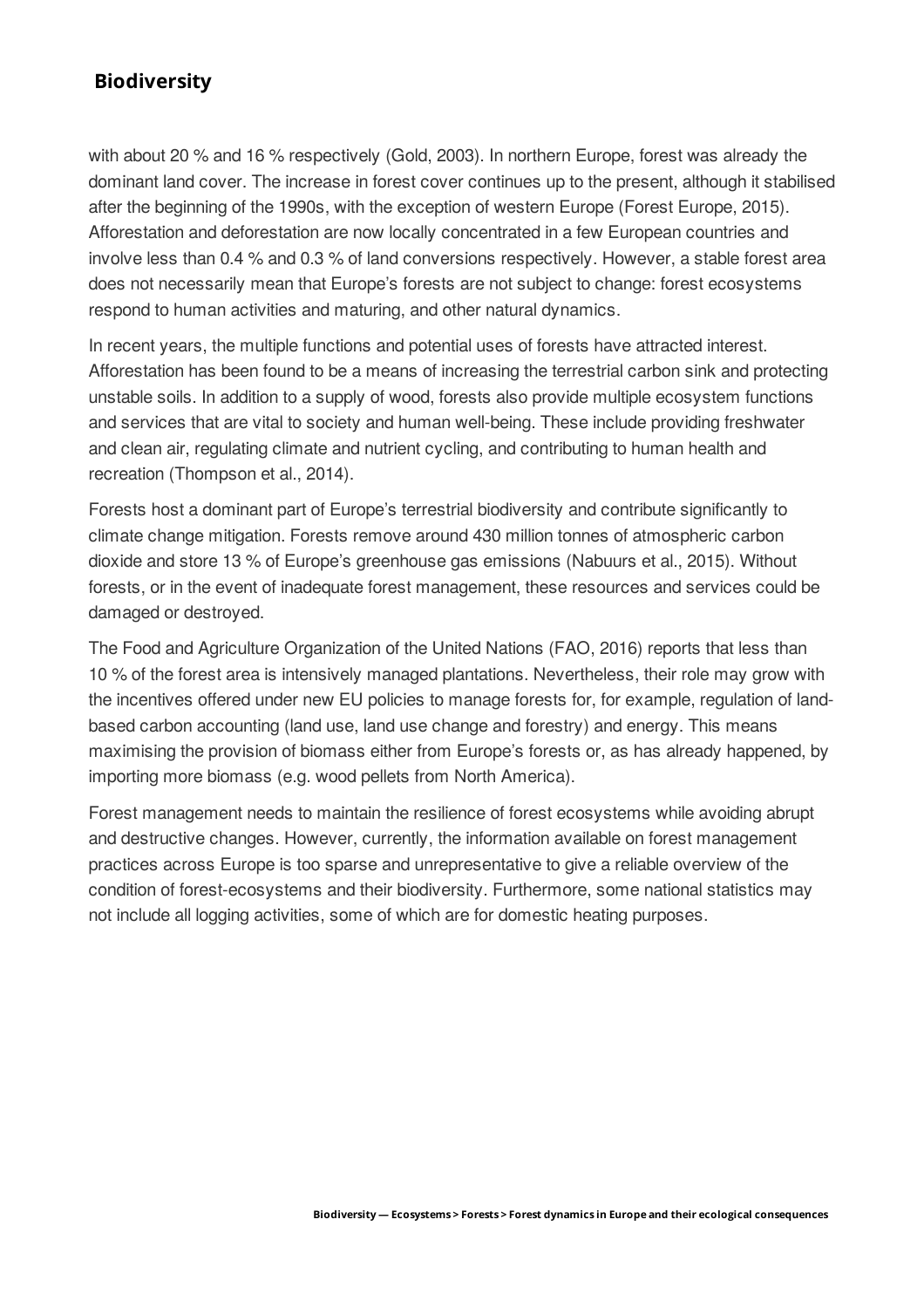

#### **Figure 1. Forest utilisation rates for the EU-28 countries, 1990-2012 (excluding Malta and Luxembourg)**

**Data sources:** a. Forest Europe. Forest Europe 2015 b. EEA - Indicator SEBI017

Explore chart interactively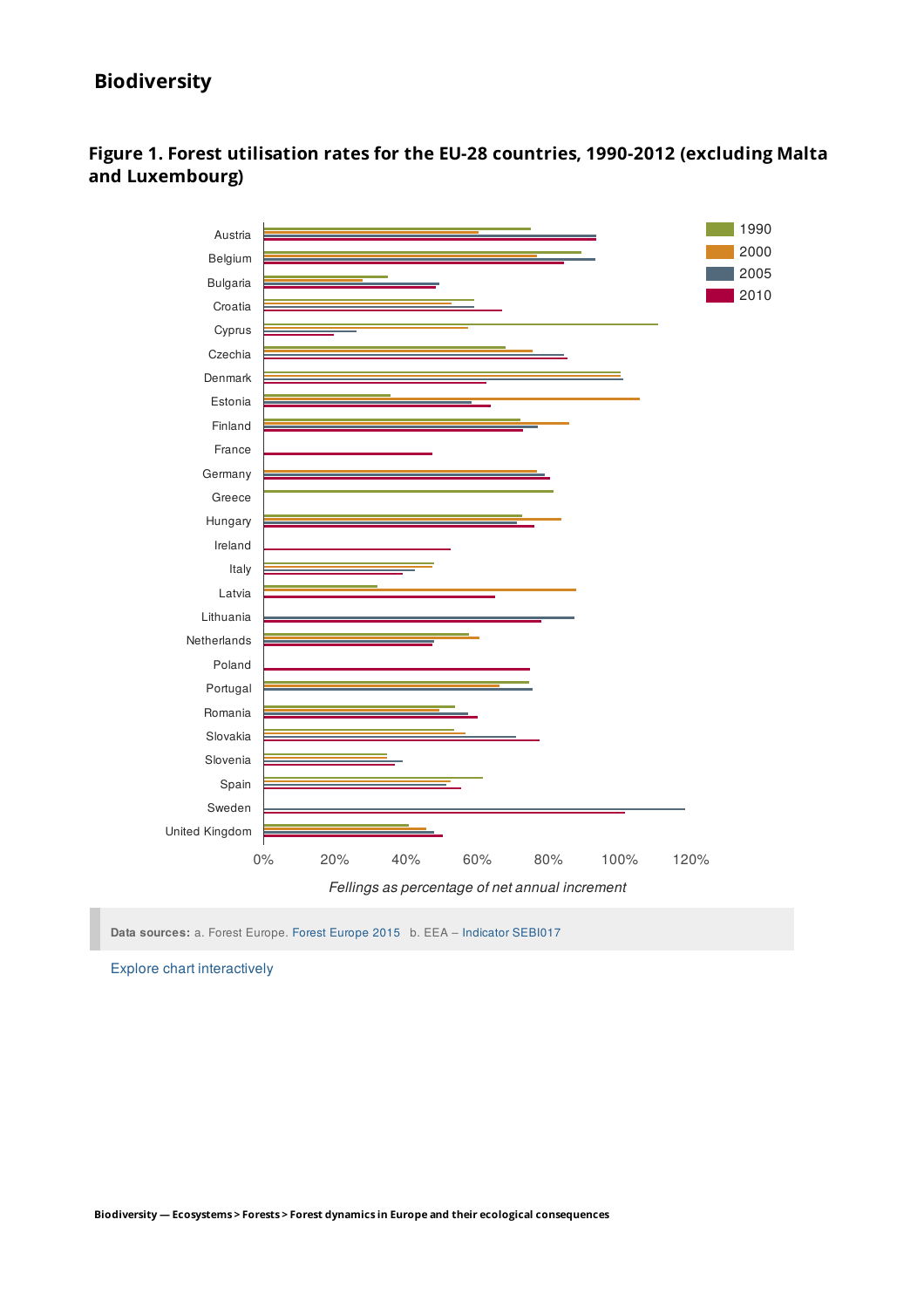In this regard, country statistics provide information on the intensive use of Europe's forests. Europe is one of the largest producers of roundwood in the world (Eurostat, 2017). Roundwood production has increased steadily in the most recent decades, temporarily declining in 2007/2008 because of the financial crisis. It recovered from 2010 onwards, returning to more stable production by 2013 at the pre-crisis level of around 458 million cubic metres (Eurostat, 2017).

At the same time, the average forest utilisation rate (the ratio between the average annual volume felled and the volume of annual growth in the stock of living trees) stayed well below 100 %. This indicates that, although it varied by country, the production of timber remained sustainable (see Figure 1; Forest Europe, 2015; EEA, 2016). Wood production and forest management in a considerable share of European forests take place under forest certification schemes that aim to promote long-term environmental sustainability and the supply of the wide range of ecosystem services that society requires.

However, the currently stable forest area and sustainable use of forests do not necessarily mean that Europe's forests are not subject to pressures and changes that may threaten their multifunctionality. Aspects of the condition of forests give rise to concern for their long-term stability and health across Europe (EEA, 2015). Climate change impacts, such as storms, pests and pollution, and encroaching human development (infrastructure and tourism), as well as natural disturbances, are all threats to our forests.

There are signs of an increasing limitation of phosphorous for the growth of trees and forest stands (e.g. Sardans et al., 2016). Several studies show nitrogen saturation in central European forests, which leads to nutrient imbalances between nitrogen and other mineral elements (e.g. Meesenburg et al., 2016) as well as phosphorous. Furthermore, sulphate  $-$  a driver of soil acidification  $-$  is still high in central and southern Europe (e.g. Waldner et al., 2014).

Extreme weather severely affects forests: natural disturbances have recently caused a loss of 0.15 % of the growing stock in Europe (in some countries up to 10 % of annual fellings). Storms account for 53 % of abiotic damage and forest fires for 16 % of abiotic damage: the total burnt area in 2016 was higher than in each of the previous 3 years.

Only 26 % of forest species and 15 % of the forest habitats were found to be in favourable conservation status (EEA, 2015). The EU-28 Member States report forest practices as one of the main causes of unfavourable and bad conservation status of forest habitats and species under the Habitats Directive. However, the reporting under the directives does not quantify the extent of damage caused by forest activities or the extent of the ecological consequences.

Forest practices vary substantially across Europe – ranging from no management due to abandonment, through management for nature protection, to intensive short-rotation monoculture forestry managed for producing energy-related biomass. The ecological functions of forests are resilient to certain rates and degrees of disturbance, as forests evolve under the influence of natural disturbances. The current composition and structure of Europe's forests reflects a variety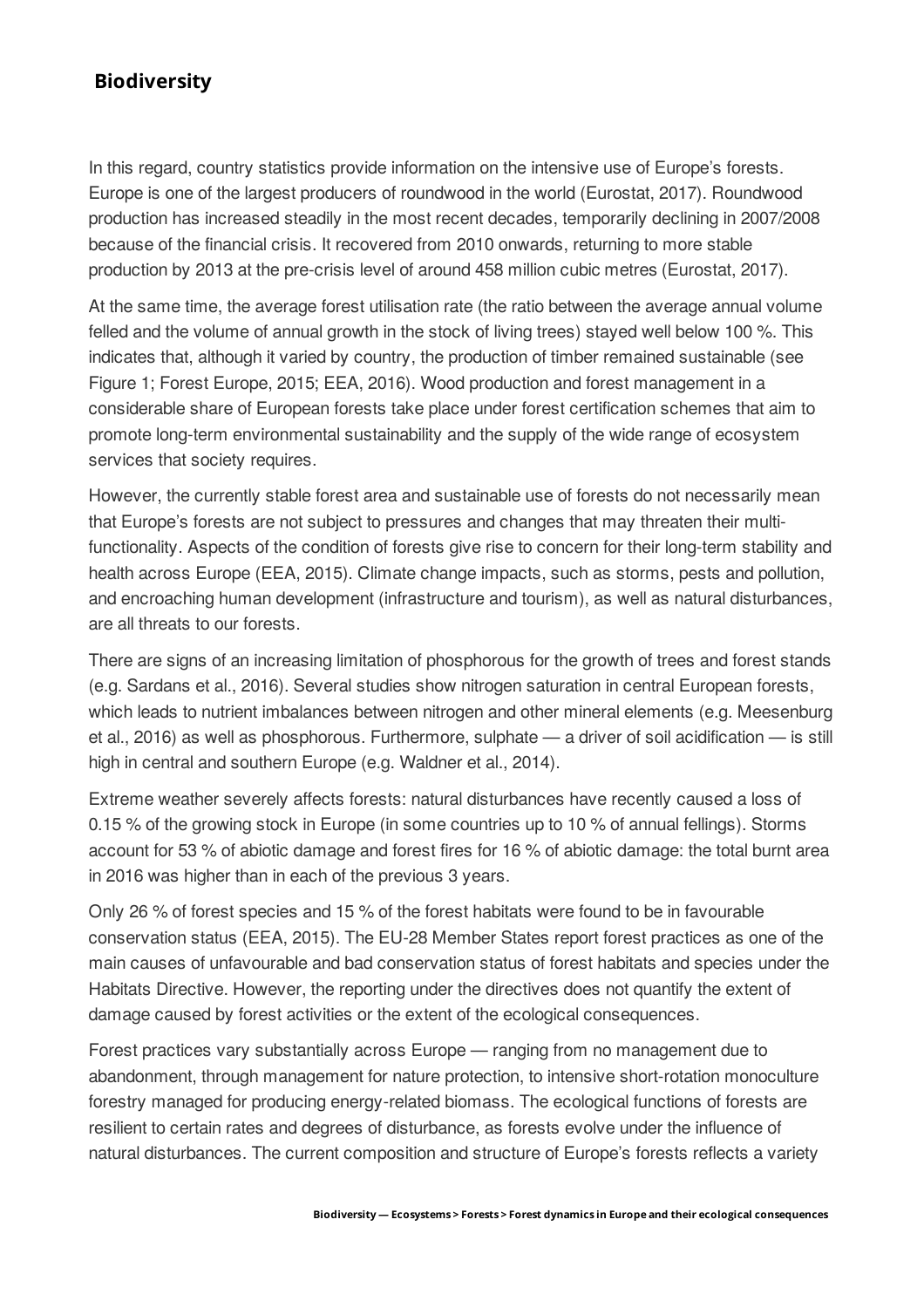of novel anthropogenic disturbances (Novàkovà et al., 2015; Thorn et al., 2017; Vacchiano et al., 2017).

Intensive management operations involve overlogging, skidding damage to remaining trees and the soil, and a lack of replanting at critical sites. Unsustainable forest practices in the form of, for example, planting non-native tree species and monocultures and, in some cases, illegal logging increase the vulnerability of forests at a time when the need for biomass and many other services is growing. Examples include the tendency for non-native species to become invasive, establishing over large areas and becoming difficult to control and eliminate, e.g. after plantingPiceaorEucalyptus(Liebhold et al., 2017; Dieler et al., 2017).

Other pressures on forests, e.g. the effects of nitrogen deposition, climate change, loss of top predators that control herbivore populations, may cause damage to forests. Illegal logging is increasingly reported (e.g. in the Carpathian region). Such degradation of forest ecosystems may increase the risks of eroding the biodiversity and ecological condition of forests and of forest soils due to compaction, loss of nutrients and loss of forest soils (Bengtsson et al., 2000; Frelich et al., 2018).

Considering the above, it is very clear that better information and knowledge about European forest ecosystems is required if we are to meet the needs of environmental protection, and the climate and energy policies, all in the context of the Sustainable Development Goals adopted by all countries as part of the United Nations Agenda 2030. This includes accurate quantification of forest land use and land cover changes, and information on forest management practices and their impacts on forest resources.

Future methodologies will provide improved information on changes in forest area and in forest managements at the European level. This will include the regular updates to the Copernicus land monitoring services, which will deliver very high-resolution forest information such as density of tree cover, forest type, and riparian and small woody tree features. Closer collaboration between the EEA member countries via the Eionet network will contribute to harmonising country information and increasing the quality of the assessments.

## **References**

Bengtsson, J., et al., 2000, 'Biodiversity, disturbances, ecosystem function and management of European forests', Forest Ecology and Management132(1), pp. 39-50.

Dieler, J., et al., 2017, Effect of forest stand management on species composition, structural diversity, and productivity in the temperate zone of Europe', European Journal of Forest Research136(4), pp. 739-766.

EEA, 2015, State of nature in the EU, EEA Technical Report No 2/2015, European Environment Agency.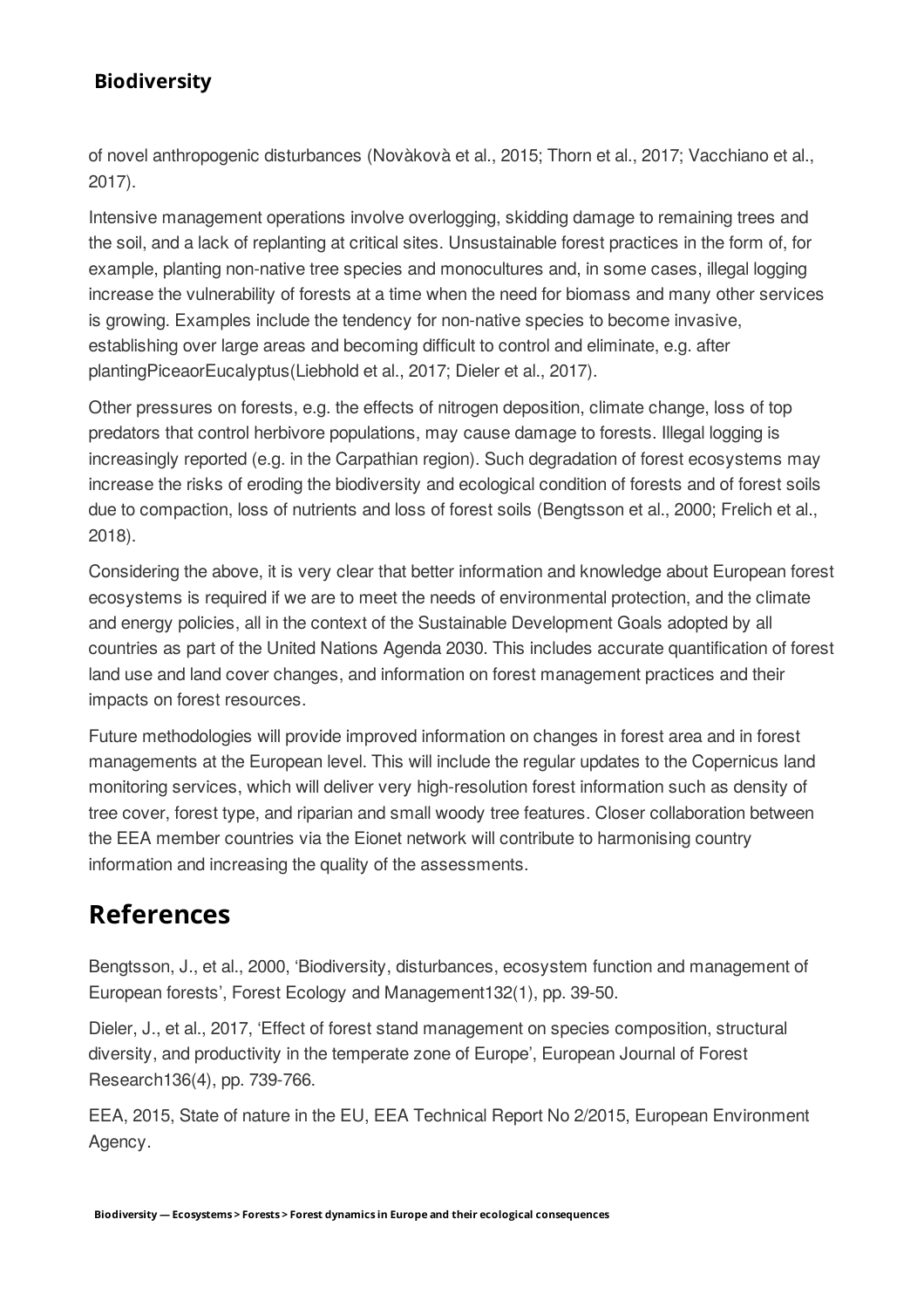EEA, 2016, Europe's forest ecosystems: state and trends, EEA Report No 5/2016, European Environment Agency.

Eurostat, 2017, Agriculture, forestry and fishery statistics: 2017 edition, Publications Office of the European Union, Luxembourg.

FAO, 2016, Global forest resources assessment 2015 – how are the world's forests changing?, Food and Agriculture Organization of the United Nations, Rome.

Forest Europe, 2015, State of Europe's forests 2015. Status and trends in sustainable forest management in Europe, Ministerial Conference on the Protection of Forests in Europe, Forest Europe Liaison Unit Madrid.

Frelich, L. E., et al., 2018, 'Natural disturbances and forest management: interacting patterns on the landscape, in: Ecosystem services from forest landscapes, Springer, Cham, pp. 221-248.

Gold S., 2003, The development of European forest resources 1950 to 2000 - A study implemented in the framework of the European Forest Sector Outlook Study (EFSOS), UNECE Timber and Forest discussion papers, Geneva.

Liebhold, A. M., et al., 2017, 'Biological invasions in forest ecosystems', Biological Invasions 19(11), pp. 3437-3458.

Mather, A. S., 2001, 'The transition from deforestation to reforestation in Europe', in: Angelsen, A. and Kaimowitz, D. (eds), Agricultural technologies and tropical deforestation, CAB International, Wallingford, United Kingdom.

Meesenburg, H., et al., 2016, Long-term changes of ecosystem services at Solling, Germany: recovery from acidification, but increasing nitrogen saturation?', Ecological Indicators 65, pp. 103-112.

Nabuurs, G.-J., et al., 2015, A new role for forests and the forest sector in the EU post-2020 climate targets, From Science to Policy No 2, European Forest Institute.

Sardans, J., et al., 2016, 'Foliar and soil concentrations and stoichiometry of nitrogen and phosphorous across European Pinus sylvestris forests: relationships with climate, N deposition and tree growth', Functional Ecology 30 (5), pp. 676-689.

Nováková, M. H. and Edwards-Jonášová, M., 2015, 'Restoration of central-European mountain Norway spruce forest 15 years after natural and anthropogenic disturbance', Forest Ecology and Management 344, pp. 120-130.

Pile, L. S., et al., 2012, 'Forest resource management plans; a sustainability approach', Journal of Natural Resources and Life Sciences Education 41(1), pp. 79-86.

Thompson, I., et al., 2014, Forest resilience, biodiversity, and climate change: a synthesis of the biodiversity, resilience, stability relationship in forest ecosystems, Technical Series No 33,